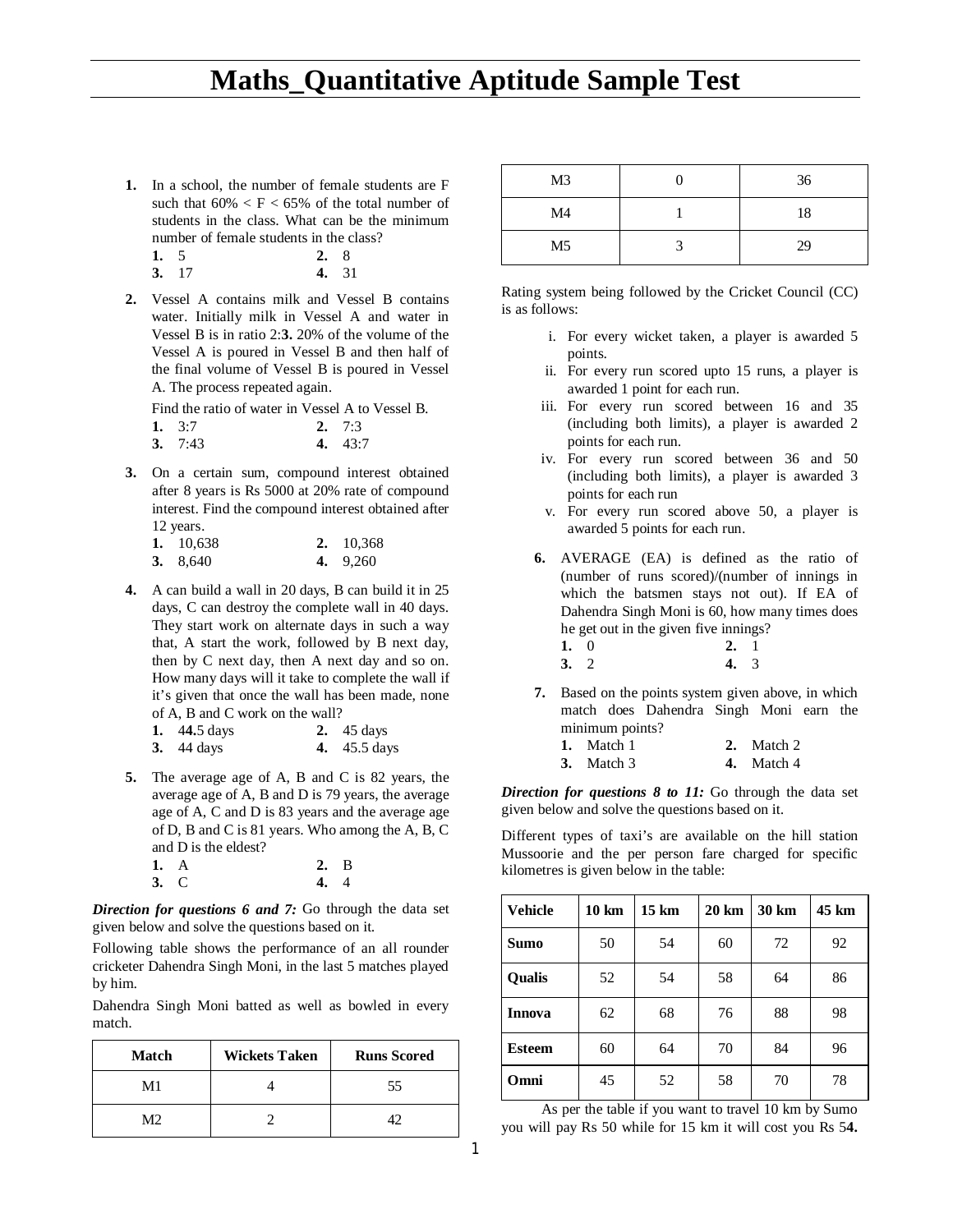Though if you travel any value between the limiting values given, you would be calculated on pro rata basis. For example, if you travel 16 km by Sumo, following calculation will take place to arrive at the final fare:

For 15 km, Fare = Rs  $54$ 

For next 5 km, Rs 6 is to be paid.

Hence, for every km, Rs. **1.**2 (6/5) is to be paid. So for a total of 16 km, you are required to pay = Rs  $54$  (for 15  $km$ ) + Rs 1.2 (for that 16th km) = Rs 55.2

NOTE: The total fare will be multiplied by the number of persons you are travelling with.

**8.** Kavi Ma'am travelled a distance of 12 km by Esteem and paid Rs X as the fare. For the same Rs X, how much distance (approximately in km) she could have travelled by Omni?

| 1. 23 | 2.24  |
|-------|-------|
| 3.26  | 4. 28 |

**9.** What is the average vehicle fare for 19 km by all types of vehicle mentioned above?

| 1. Rs $62.20$ | 2. Rs $63.20$ |
|---------------|---------------|
|               |               |

- **3.** Rs 6**4.**20 **4.** Rs 65.20
- **10.** Nikhil wants to travel 225 km and he wants to do it by travelling equal distance by each vehicle, how much should he spend?

| 1. $\text{Rs } 450$ | 2. $\text{Rs } 550$ |
|---------------------|---------------------|
| 3. $\text{Rs } 400$ | <b>4.</b> Rs 500    |

- **11.** Which of the following are false? (Assuming a distance of 30 km to be travelled)
	- (i) It is cheaper to travel by Innova than by Esteem.
	- (ii) Omni is the cheapest taxi available for the given distance.
	- (iii) Average fare for a 30 km journey is Rs 75.60

| 1. only $(i)$ |  | 2. only $(iii)$ |
|---------------|--|-----------------|
|---------------|--|-----------------|

- **3.** only (ii) **4.** both (i) and (ii)
- **12.** In a referendum about three action points, 78% of the people were in against of at least one of the action points. 50% of the people were against action point 1st, 30% against action point 2nd and 20% against action point 3rd. If 5% of people were against all the three action points, what percentage of people were against more than one of the three action points?

| 1.10 | 2.12  |
|------|-------|
| 3.17 | 4. 22 |

*Direction for questions 13 and 14:* Go through the information given below and solve the questions based on it. Cities X and Y are in different zones. X is located 4200 km East of Y. The table below describes the schedule of an airline operating non-stop flights between X and Y. All the times indicated are local and on the same day.

| <b>Departure</b> | Arrival |
|------------------|---------|
|                  |         |

| <b>City</b> | Time              | <b>City</b> | <b>Time</b>       |
|-------------|-------------------|-------------|-------------------|
|             | $7:00 \text{ am}$ |             | $3:30 \text{ pm}$ |
|             | $4:30 \text{ pm}$ |             | $9:00 \text{ pm}$ |

Assuming that plane is flying at the same speed in the both directions. However, the effective speed is influenced by a steady wind blowing from East to West at the rate of 50 km/ph.

**13.** What is the total difference between city X and Y?

| 1. $\frac{1}{2}$ hr | 2. $1\frac{1}{2}$ hr |
|---------------------|----------------------|
| 3. 1 hr             | 4. $\frac{3}{1}$ hr  |

**14.** What is the flying speed of the plane in Km/hr?

| 700 kmph |  | 850 kmph |
|----------|--|----------|
|----------|--|----------|

| 650 kmph | 450 kmph |  |
|----------|----------|--|
|          |          |  |

- **15.** A number N is divisible by 6 but not divisible by **4.** Which of the following will not be an integer? **1.** N/3 **2.** N/2
	- **3.** N/6 **4.** N/12
- **16.** A candidate took five papers in an examination, where the full marks were the same for each paper. His marks in these papers were in the proportion of 5:6:7:8:9. In all papers together, the candidate obtained 55% of the total marks. Then, the number of papers in which he got more than 50% of marks?
	- **1.** 1 **2.** 2 **3.** 3 **4.** 4
- **17.** 45% of the employee of an organization is men and 60% of the men are officers. If 60% of the total employee of the company is officer, what fraction of the women employed by the company are not officers?

| 1. $2/5$ | 2. $3/5$ |
|----------|----------|
| 3. $1/2$ | 4. $3/4$ |

*Direction for questions 18 to 20:* Go through the data set given below and solve the questions based on it.

In the five countries listed below, information with regard to mode of powering railway engines is provided. Railway engines can be powered only by one of the three modes-Natural Gas, Diesel or Electricity. A single railway engine will use only one of the three modes mentioned for whole of its life. Assume that all the data and questions given below pertain to the same time period.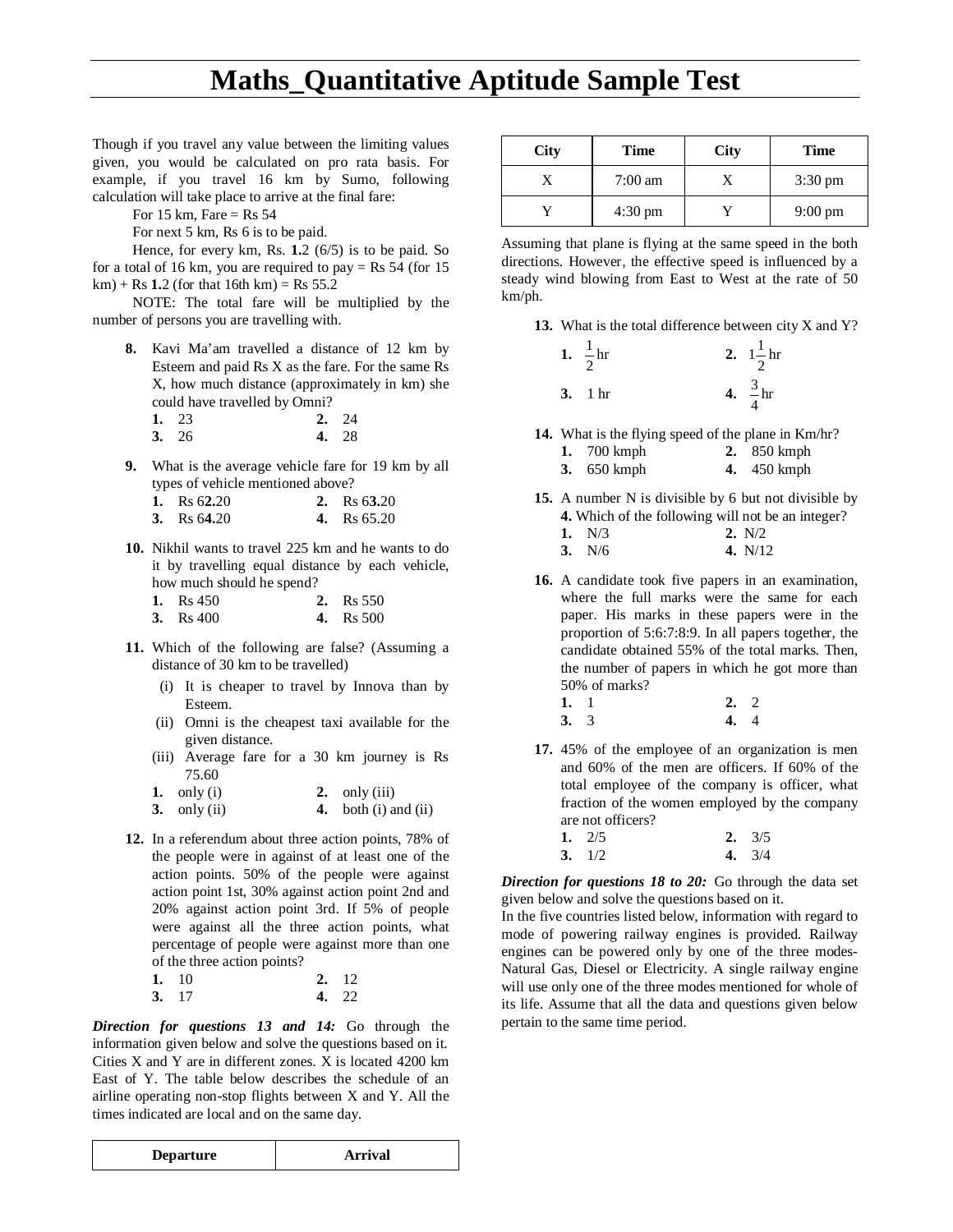### **Maths\_Quantitative Aptitude Mock Test**

#### **Number of Engines powered by Diesel**





Also given that the total number of engines powered by diesel in the given five countries above  $= 7030$  (as given in the pie chart)

- **18.** What is the number of engines in India that are powered by electricity?
	- **1.** 3300
	- **2.** 2700
	- **3.** 6000
	- **4.** Cannot be determined
- **19.** If the number of engines in Russia accounts for 5% of the total number of engines in the world, then what percentage of the total engines in the world are powered by diesel?
	- **1.** 110,000
	- **2.** 27,500
	- **3.** 14100
	- **4.** Cannot be determined
- **20.** Amongst the five countries, what is the average percentage of engines that are powered by electricity?

| 1. $52.4\%$ | 2. $47.6\%$ |
|-------------|-------------|
| 3. $55.8\%$ | 4. 44.2%    |

**21.** The division of the 13th term of an A.P. by the 3rd term yields 3 as quotient and remainder zero. The division of the 18th term by the 7th term yields 2 as quotient and 8 as a remainder. What is the common difference?

- **1.** 4 **2.** 6<br>**3.** 1 **4.** 7 **3.** 1 **4.** 7
- **22.** Pipe A can fill a tank in 20 minutes. Pipe B, whose diameter is half as that of Pipe A starts filling the tank when it is half full. How long will it take for the tank to overflow, if Pipe A started filling an empty tank?
	- **1.** 12 minutes **2.** 14 minutes
	- **3.** 15 minutes **4.** 18 minutes
- **23.** A given three digit number when subtracted from other three digit number which is obtained by reversing the digits of the given three digit number (hundredth place digit should be nonzero), the resultant so obtained is 396. How many such three digit numbers are possible?
	- **1.** 10 **2.** 25 **3.** 50 **4.** 6
- **24.** The rate of a reaction is directly proportional to the square of the concentration of A and inversely proportional to concentration of B. If B increases by 100%, which of the following is closest to the % change in concentration of A required to keep the rate unchanged?
	- **1.** 100% decrease **2.** 50% decrease
	- **3.** 40% decrease **4.** 40% increase
- **25.** x and y are positive integers, what is remainder when  $3^{4y+2}$  + x is divided by 10? Statement A:  $y = 2$

Statement B:  $x = 1$ 

- **1.** Question can be uniquely answered by using statement A alone but not by statement B alone.
- **2.** Question can be uniquely answered by using statement B alone but not by statement A alone.
- **3.** Question can be uniquely answered by using either of the statements alone.
- **4.** Question can be uniquely answered by using both the statements together, and not be using any statement alone.
- **26.** If the number of ways in which n distinct things can be distributed among n persons so that at least one person does not get anything is 23**2.** Find n.
	- **1.** 3 **2.** 4 **3.** 5 **4.** 6
- **27.** A three-digit number xyz is written as another three digit number zyx made by interchanging the hundreds place digit and unit digit. Which of the following number will always divide the difference of these two numbers?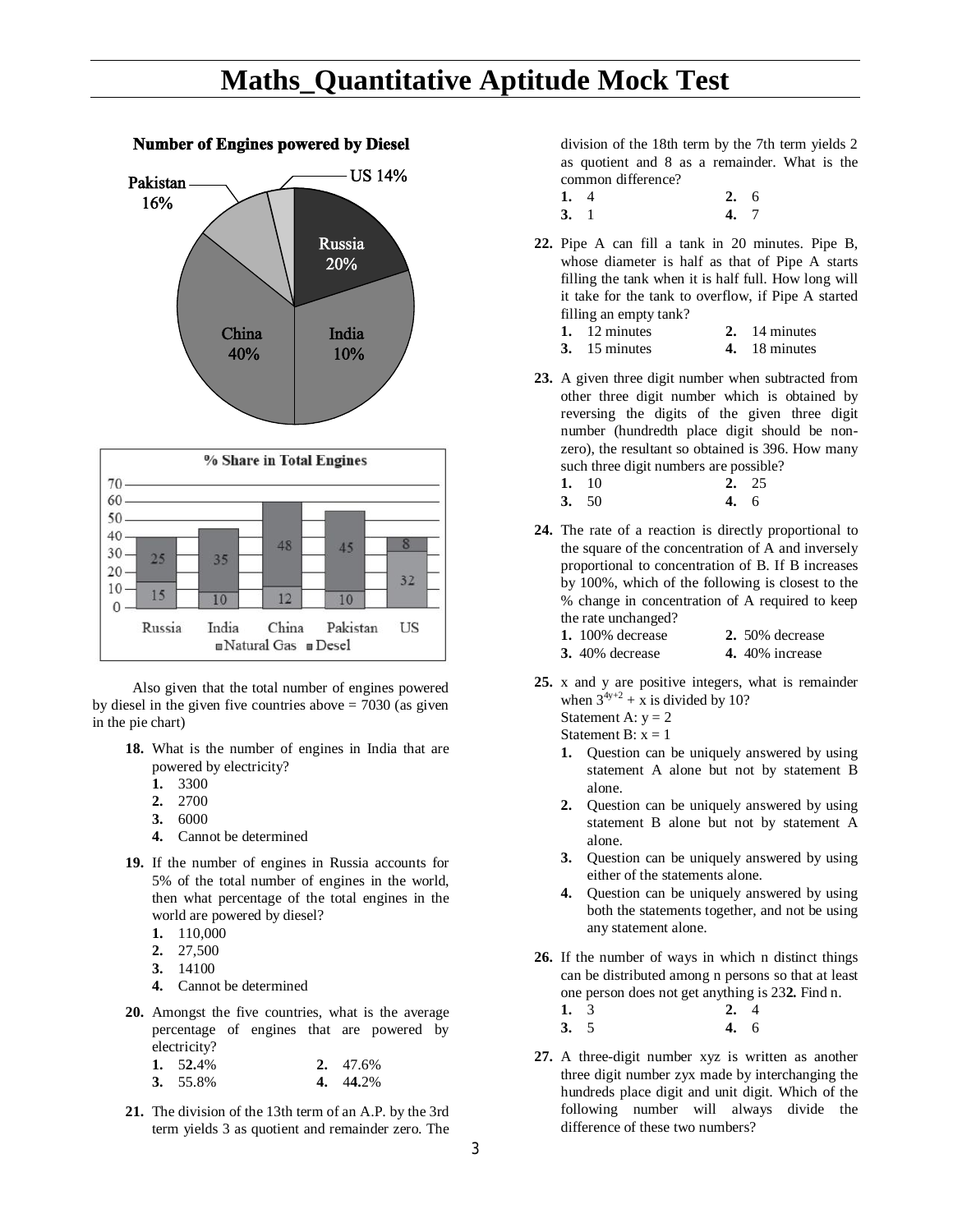i. 3 ii. 9 iii. 11 iv. 17 **1.** (i), and (ii) but not (iii) **2.** (ii) and (iii) but not (iv) **3.** (iii) and (iv) but not (i) **4.** All four

**28.** Which of the following is smallest?

| 1. $5^{1/2}$ | 2. $6^{1/3}$  |
|--------------|---------------|
| 3. $8^{1/4}$ | 4. $12^{1/6}$ |

**29.** 8 years ago, the ages of the members of a joint family of 8 people added up to 220 years. Three years later, one member died at the age of 50 years and a child was born during the same year. After another two years, one more member died, again at 50 and a child was born during the same year. The current average age of this joint family is nearest to?

| 1. 24 years        | <b>2.</b> 23 years |
|--------------------|--------------------|
| <b>3.</b> 21 years | <b>4.</b> 25 years |

*Direction for questions 30 to 32:* Go through the table given below and solve the questions based on it.

Following table and line chart gives the FDI inflows (USD million) in India for the six years from 2000–2005 for six different countries, its percentage share in the total inflows of India in that particular year and percentage of total outflows from that country in that particular year across the globe.

| Year | Country            | <b>FDI</b> inflows<br>in India | $%$ of total<br>inflows of<br>India | % of total<br>outflows of<br>that country |
|------|--------------------|--------------------------------|-------------------------------------|-------------------------------------------|
| 2000 | <b>Mauritius</b>   | 20103                          | 44%                                 | 56%                                       |
| 2001 | US                 | 4070                           | 12%                                 | 3%                                        |
| 2002 | UK                 | 3460                           | 6%                                  | 9%                                        |
| 2003 | Singapore          | 2694                           | 4%                                  | 3%                                        |
| 2004 | <b>Netherlands</b> | 2435                           | 9%                                  | 14%                                       |
| 2005 | Japan              | 3856                           | 11%                                 | 5%                                        |

**30.** UK's total outflow in 2002 is what percentage of India's total inflow of 2002?

| 1. $66.66\%$ | 2. 33.33%  |
|--------------|------------|
| 3. 133.33%   | 4. 166.66% |

- **31.** For how many years, India's total FDI inflow in any particular year is more than the FDI outflow of the country given in that particular year?
	- **1.** 0 **2.** 1
	- **3.** 2 **4.** 3
- **32.** In the year 2006, India stops FDI inflows from Mauritius and it is observed that for each of the remaining five countries, increase in FDI outflow to India in 2006 is exactly equal to the 1/5th of Mauritius's FDI outflow in 2000. For which country the percentage increase in the FDI outflow is maximum over the data given for that country?
	- **1.** US **2.** UK **3.** Netherlands **4.** Singapore
- **33.** Sterling Silver is 9**2.**5% pure silver. In what ratio should pure silver and sterling silver be mixed to obtain a 94% Silver alloy?

| 1. 1:4 | 2.4:1    |
|--------|----------|
| 3.1:3  | 4. $3:1$ |

- **34.** At a Business seminar, chairman addressed the audience for an hour. 20% of the audience heard the entire talk and 10% slept through the entire talk. Half of the remainder heard only 1/3rd of the talk and the remaining audience heard 2/3rd of the talk. The average number of minutes of the talk heard by the audience are:
	- **1.** 30 **2.** 45 **3.** 24 **4.** 33

*Direction for questions 35 to 37:* Read the following instructions and solve the questions based on it.

Choose A, If the question can be answered by one of the statements alone and not by the other.

Choose B, If the question can be answered by using either statement alone.

Choose C, If the question can be answered by using both the statements together, but cannot be using either statement alone.

Choose D, If the question cannot be answered even by using both the statements together.

- 35. Is  $x > 2$ ? Statement A: < 7 Statement B:  $x^2 - 4x = 0$
- **36.** Is  $x > y$ ? Statement A:  $3x + 5y = 11$  where x and y are integers Statement B:  $x^5 > y^5$
- **37.** If both m and n are positive integers less than 100 and greater than 10, is the sum  $m + n$  a multiple of 11?

Statement A:  $m - n$  is a multiple of 22 Statement B: The tens digit and the units digit of m are the same; the tens digit and the units digit of n are the same

#### https://www.freshersnow.com/previous-year-question-papers/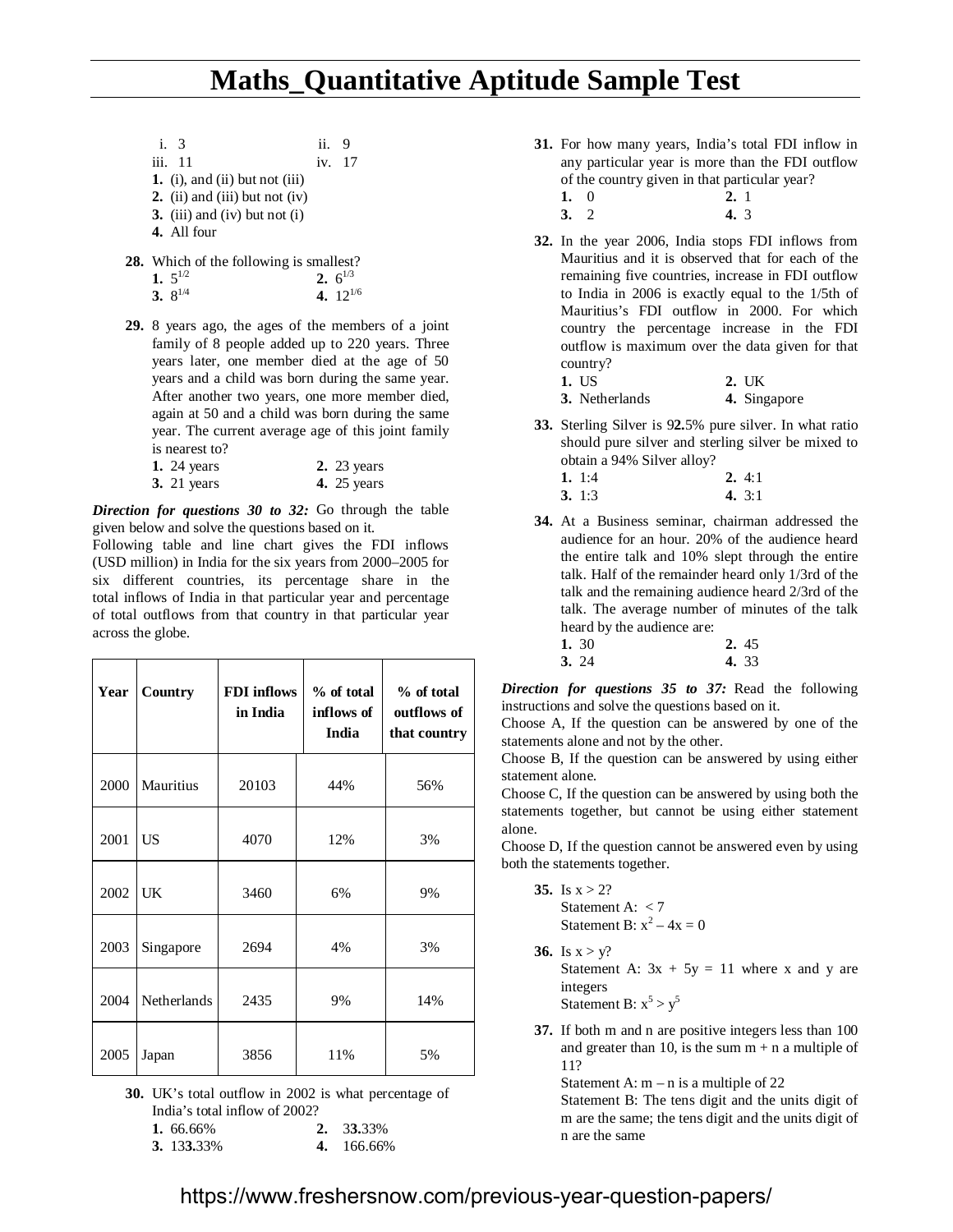### **Maths\_Quantitative Aptitude Mock Test**

**38.** `180 is divided among 66 boys and girls of a class. The sum of the boy's share and girl's share are in ratio 5:4 but their individual shares are 3:2 respectively. The number of boys in the class is **1.** 36 **2.** 30

**3.** 5 **4.** 40

**39.** If the sum of five consecutive positive integers is A, then the sum of the next five consecutive integers in terms of A is<br> $1 - A + 1$ **2.**  $A + 5$ 

| $\mathbf{I} \cdot \mathbf{A} + \mathbf{I}$ | $\mathcal{L}$ . $A$ - |
|--------------------------------------------|-----------------------|
| 3. $A + 25$                                | 4. $2A$               |

- **40.** There were 500 seats in PVR placed in similar rows. After the reconstruction of the hall the total number of seats became 450. The number of rows was reduced by 5 but each row contained 5 seats more than earlier. What is the total number of rows and total numbers of seats in a row initially in the hall respectively?
	- **1.** 30 and 15 **2.** 25 and 20
	- **3.** 20 and 25 **4.** 50 and 10
	- **5.** None of these